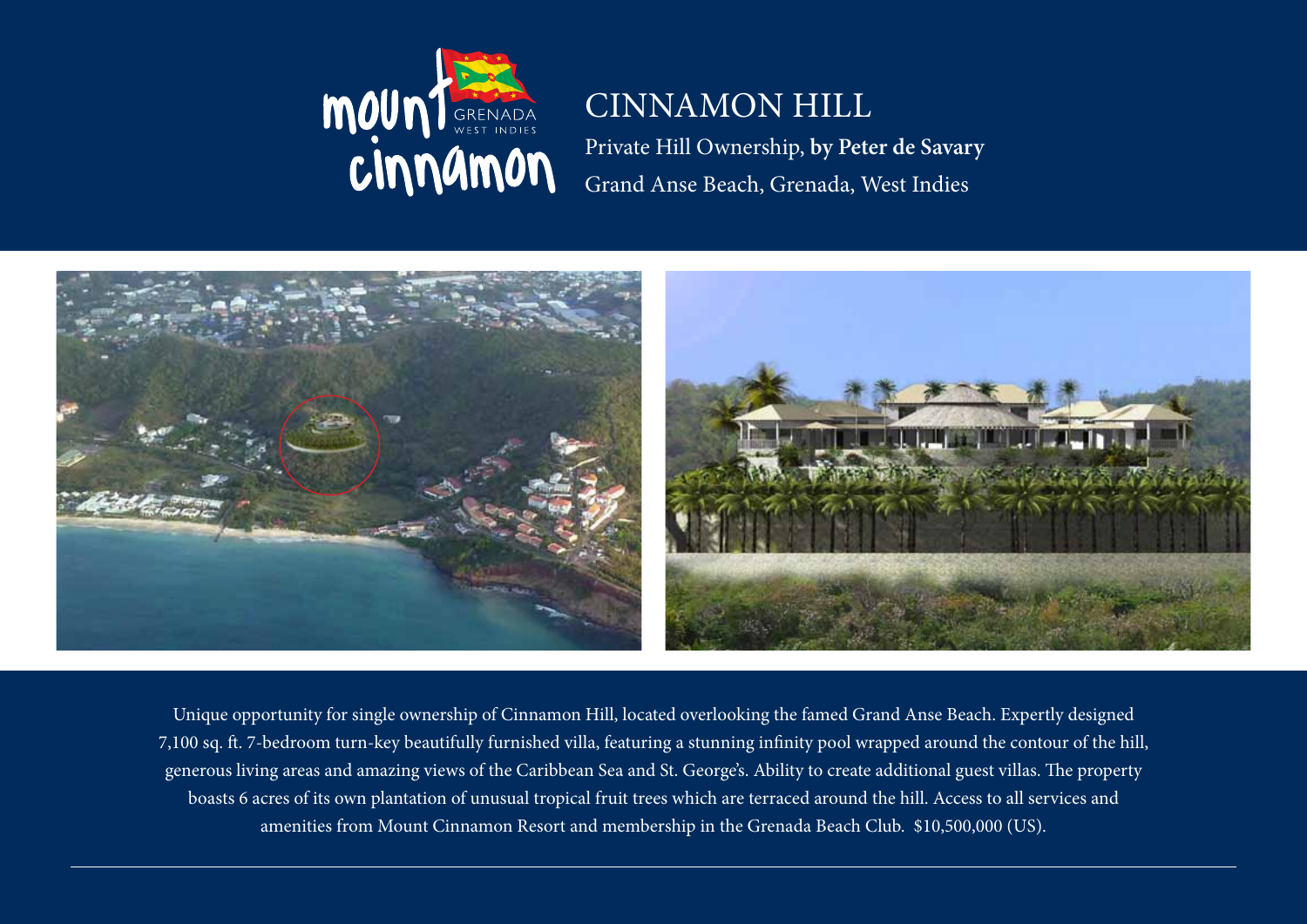

Master B









Ground Floor Plan First Floor Plan